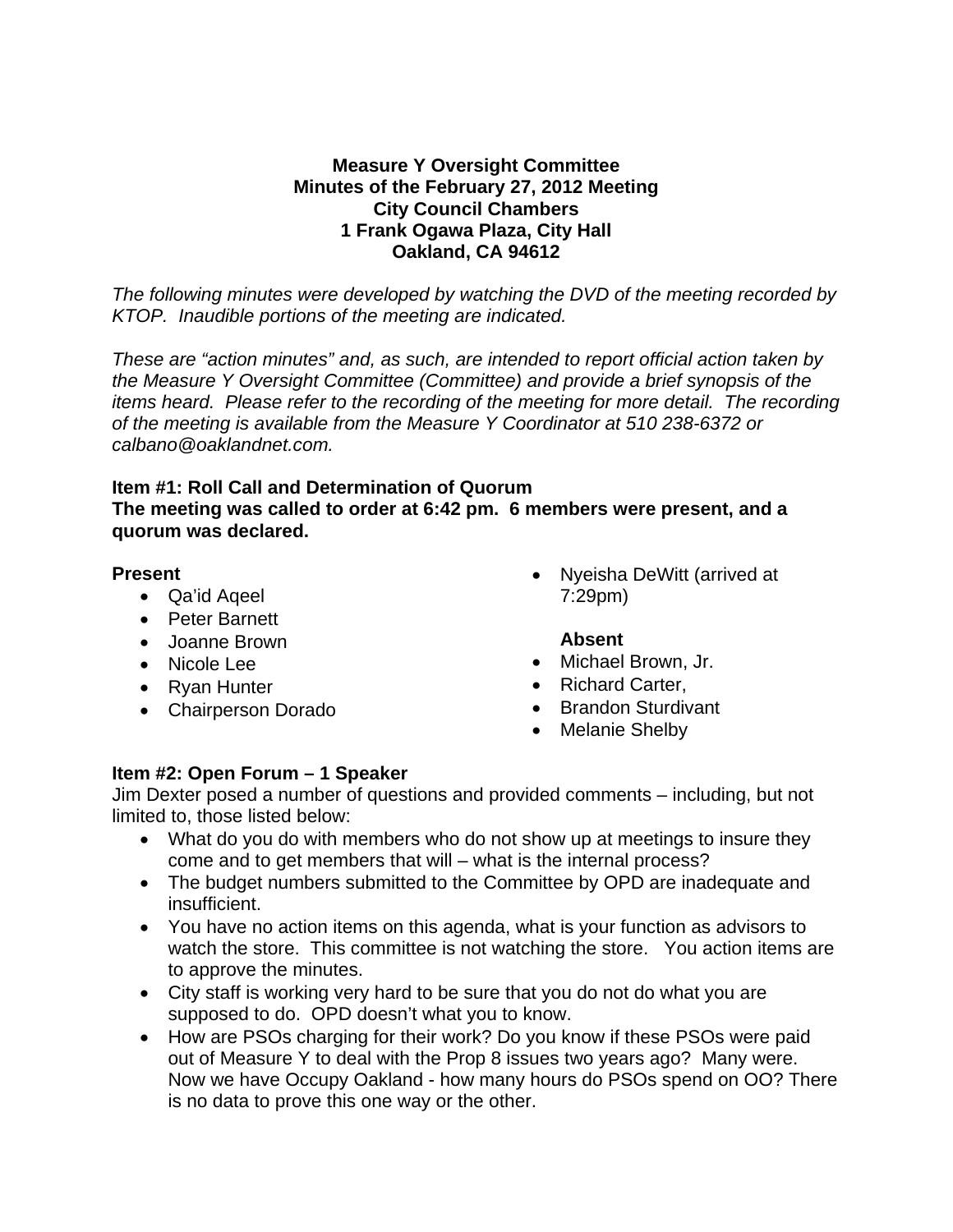### **Item #3: Approval of Minutes from the January 4, 2012 and January 23, 2012 Oversight Committee Meetings**

- It was moved by Member Aqeel and seconded by (inaudible) to table the minutes of the January 4 meeting until the next meeting. 5 ayes, 1 no, Motion Passes.
- It was moved by Member Barnett and seconded by Member Brown to approve the minute of the January 23, 2012 meeting. 4 ayes, 0 no, 2 abstentions, Motion Passes

#### **Item # 13: Mayor's Office: Senior Public Safety Advisor Salary This item was moved up on the agenda by Chairperson Dorado with consensus from the Committee members.**

Member Brown outlined the issues:

- Looking at the budget it is clear that a line item is going to the Mayor's Office for salary. The questions are: is this only for the time Ms. Harmon was the Measure Y Coordinator or it is ongoing, and if so, who approved it, what are the duties and how does it relate to Measure Y's mission.
- Reygan Harman, the Mayor's Senior Policy Advisor for Public Safety said she could not provide information on the budget but would outlined her job duties and the projects, programs, and activities she is working on. These include, but are not limited to the following: researching, creating and implementing the 100 Block program, including a matrix of accountability for City Departments. She also oversees the Gang Task Force which has both a policy and technical team; she attends the multi agency, law enforcement agency meetings where they share information. She coordinated the Late Night Live experiment this summer at Willie Wilkins Park, and the street response at homicides so they can appropriately respond. She is implementing a Job Faire in the 100 Blocks. She helps with police recruitment to get more Oakland residents to become Oakland Police Officers, and helped implement the Code 33 program. She is working on the NSA, and with Officers in schools. She raised money for OPD laptops, worked at the EOC during demonstrations. She is creating outdoor galleries in areas that are economically depressed, and working on the Call-Ins to make them more effective. She is doing neighborhood cleanups including the great American Clean up on April  $28<sup>th</sup>$  - among many other projects.
- Member Lee expressed interest from the Urban Peace Movement organization in working in partnership with the Mayor's office on outreach to the community.
- Member Brown wrapped up the comments by saying she was impressed with the depth and breadth of the work Ms. Harmon is doing but would like to see the core questions regarding this line item answered: how much, for how long, for what?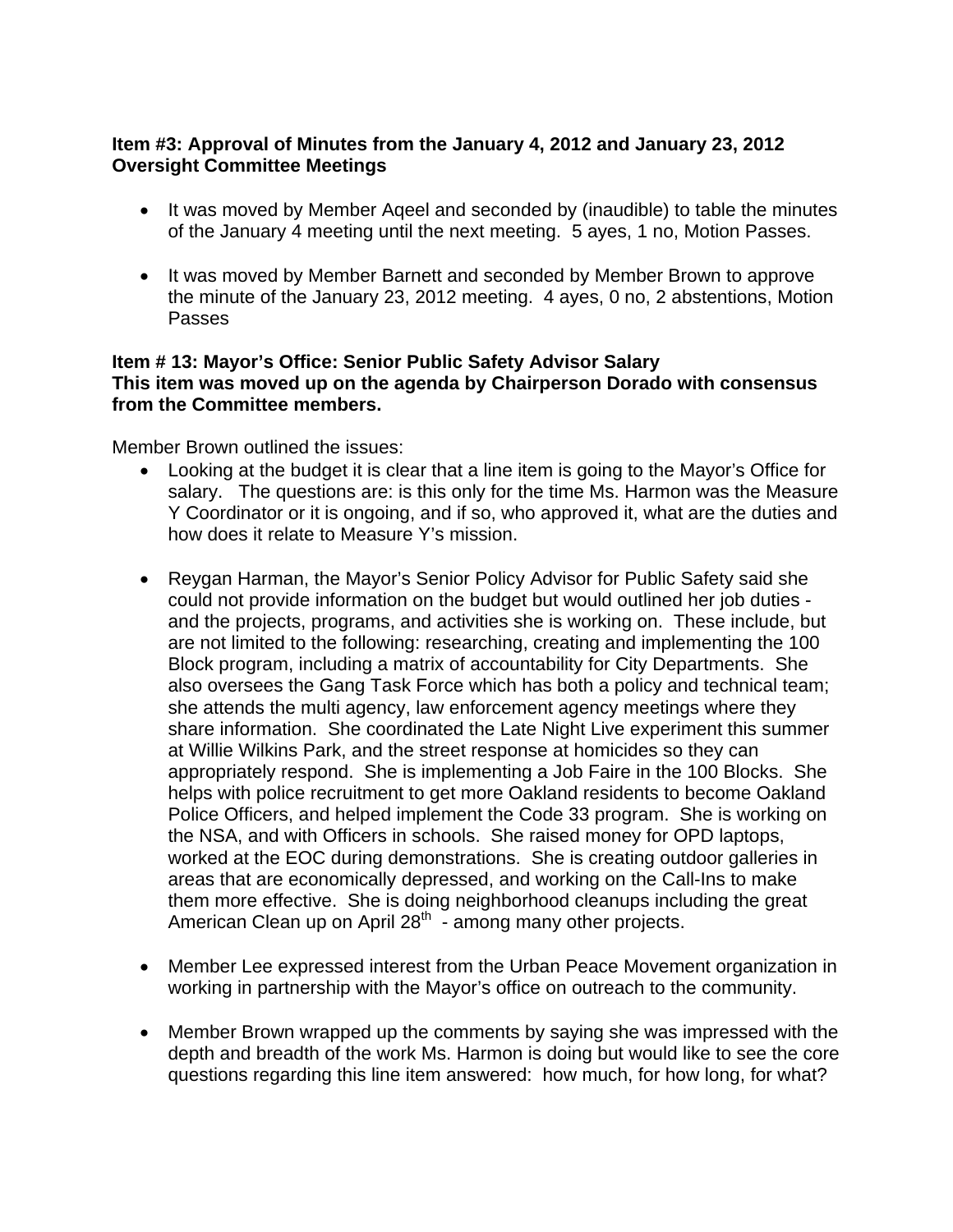### **Item #4: Status Report from the City Attorney's Office on the Coliseum Parking Surcharge**

Mr. Morodomi said he had given an oral report on this item at the meeting two months ago. He submitted a document in writing, as requested, and would answer any questions. Responses to questions, in general, included following:

- Mr. Morodomi was asked about the timeline of the litigation. Mr. Morodomi said they are in active negations with the County now although the litigation has continued since 2009. He said that funds are coming through in the mean time, but the possibility exists that the City will have to return funds.
- The County continues to ask for half of the money collected on the parking tax as they are not receiving these funds. The County is suing for a variety of things including: breach of a duty to disclose, the joint powers agreement, breach of the management agreement, breach of a joint venture agreement, and allegations of fraud.
- Prior to 2009, the funds were not collected at all. The funds in dispute are at least \$500,000 to Measure Y, and if the County won they would want 50% of it. However, Mr. Morodomi expects the City will win. When asked why the tax was not collected prior to 2009 he said the operators didn't know they had to collect the tax. Who should have told the operators is a matter in dispute.
- All lawsuits have the potential to settle and as oversight committee you can provide input - but the decision makers in any potential settlement are the City Councilmembers. Mr. Morodomi was asked if the Committee be privy to the information so they can make a recommendation and he replied he didn't know saying it was unusual but appreciates the board interest. There are issues of confidentiality to consider.

Mr. Morodomi will follow up next month regarding the following question*: if the Committee can be privy to the lawsuit information for the purpose of making a recommendation to the Council in their closed session if there is a possible settlement*.

# **Item #5: Measure Y Audit**

City Controller Osborn Soiltei and Mr. Patel, from Patel and Associates, the auditor who performed the audit, provided an overview of the findings of the *2010-11 Measure Y Audit*. Highlights included, but are not limited to, the following:

- The Community Policing programs spent \$5.2 million, Violence Prevention programs spent \$6.1 million, Fire Services spent \$4 million, and Evaluation and Audit spent \$480,000 for a total of \$15.8 million for the fiscal year 2010-2011.
- There were several discrepancies in OPD payroll processes that had to be corrected in the amount of \$200,000.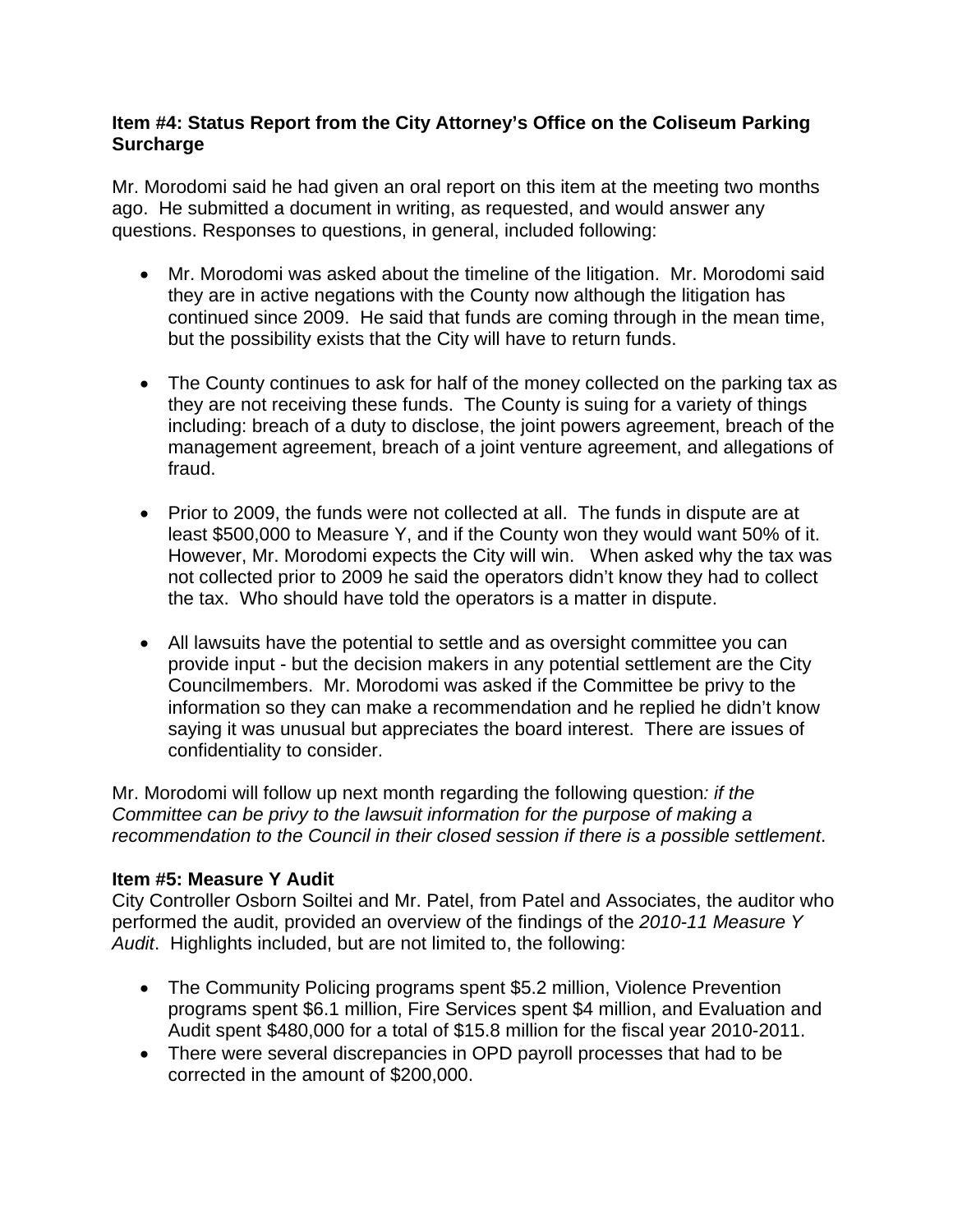- The Audit shows a deficit of \$10 million (page 3 of the audit report) because \$5.8 million was collected and \$15.8 million was spent. This deficit was due to the discontinuance of Measure Y in 2010 prior to the voters approving the collection of funds with a police census below the threshold. In FY 2011, however, retroactive taxes are being collected so all the funds due to Measure Y will be collected over time.
- The OPD payroll discrepancies occurred because the time sheet processes, as part of the payroll system, had not been updated and the \$200,000 was a cost that Measure Y had to pay back to the General Fund.
- Training and other recommendations were made to avoid such errors error in the future, in addition, and the default in the system was corrected so the problem will not reoccur.
- It is not difficult to see on a PSOs timesheet Measure Y and non Measure Y charges because they are two different codes.
- There were no other weaknesses in OPD practices from an audit perspective.

# **Item #6: Measure Y Budget OPD Revenue and Expenditure Report**

Gil Garcia, OPD Bureau of Services, provided the Committee a line item budget related to Measure Y and walked the Committee through the expenditures. Below are examples of explanations and responses to questions:

- All Measure Y charges for salary and benefits are from sworn officers, no non sworn personnel charge to Measure Y.
- Telephones are a prorated charge that the City estimates based on per person use of phones by Measure Y employees. These charges OPD has no control over. OPD wants to control of the use of cell phones outside of work time because the City is paying that expense. PSOs have an air card to have access to data, email, and can use their computers in the field, etc.
- All the 55 codes relate to training and those costs are not born by the employee and include charges such as the per diem, registration, travel expense, etc.
- There are the final payments for the PSO database.
- Regarding the uniform allowance the City prorated for half a year and when we pay the allowance is fore the whole year. They under budgeted in that line item.
- Regarding cell phone use, cell phone use was under budgeted and there are at least 57 cell phones.
- The maximum education benefit a PSO can get is 6.4%.
- The PSO is not a rookie assignment. They are experiences because: 1) OPD has not had an academy for  $\frac{3}{4}$  years, and 2) you need an office that has experience in working with the community. The pay is the same whether you are a PSO or a beat officer. The only difference is a shift differential for night shits. There are no only premiums for being a PSO.
- The PSOs went to a community policing class in the Federal Building was free so the expenses in training are lower. Also, OPD is exploring hiring a consulting who can come here so the expenses would be lower.
- There is no concrete plan for the PSO training (inaudible).
- Member Hunter suggested there should be a plan to use the training budget for the PSOs.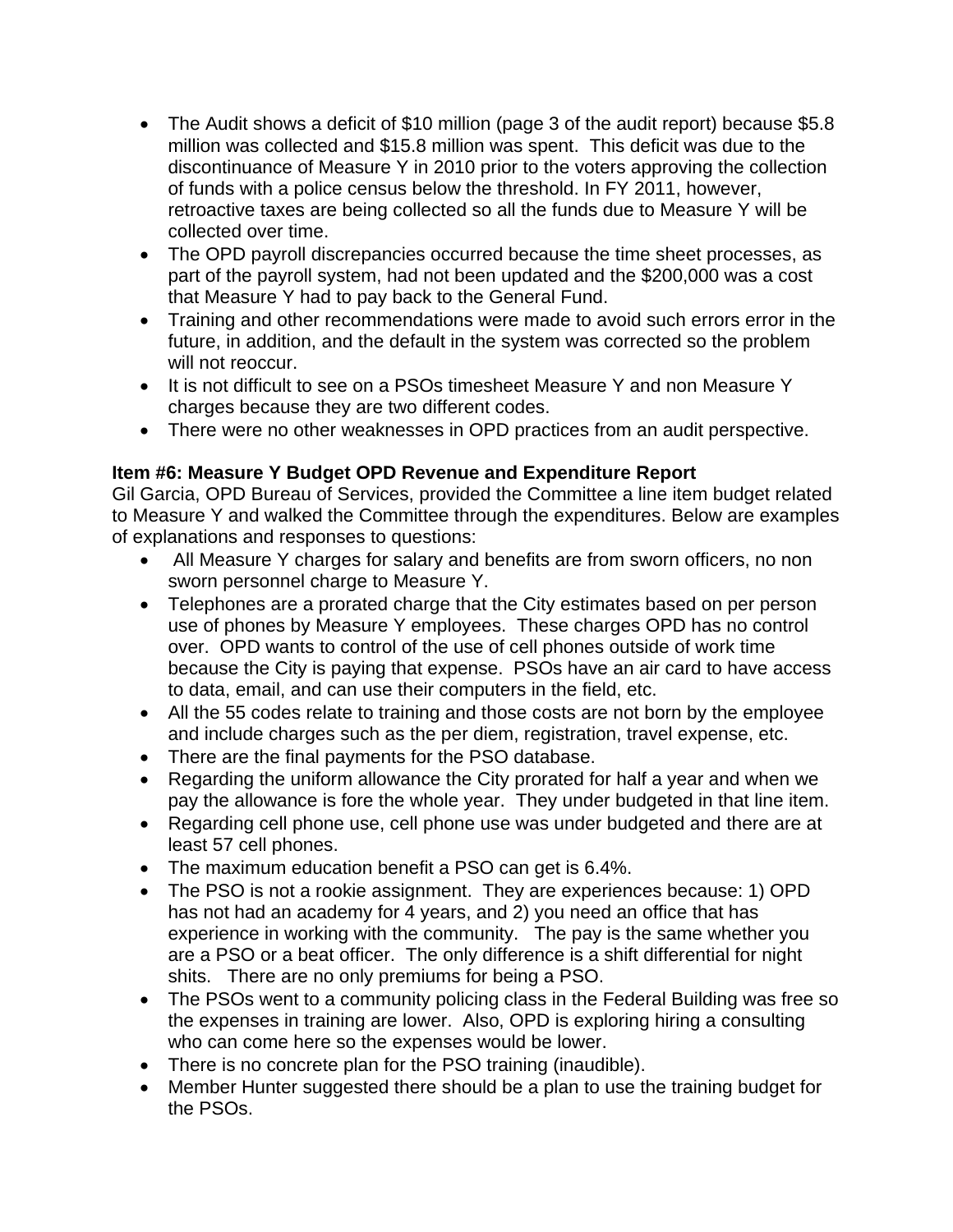- There is no staff to expense ratio in the budget. However, there is \$500K per year to equip or train the PSO. Canines are considered equipment.
- Total budget for materials and supplies is \$500K so overruns on the phones would come out of that line item.
- Member Lee suggested it would be better to be transparent with the public and up the budget for the cell phones which is probably closer to \$60K or \$6K.
- The total contract for the SARA database was for \$18K and the final installments are due. There are no funds in here to expand or modify the SARA database in the budget.
- The Measure Y Coordinator commented that the Measure Y evaluators are requesting a yearly maintenance contract for the SARA database in the amount of \$5K and that is being looked into at this moment. Also, that RDA said the database was not proprietary.
- Office equipment costs include: pens, toners, paper, etc. and thus far they have been using supplies from the Bureau of Field of Operations. Any unspent funds go back to the Measure Y fund balance.

### **Item #7: Measure Y Budget – DHS Revenue and Expenditure Report**

Priya Jagannathan from DHS reviewed the December 2011 Measure Y report. Below are highlights of her review:

- Billing is on a quarterly basis so there was not much billing in December 2011
- This is the same format as presented last month in pie chart format.
- Overhead is waived for DHS contracts. There is a compliance fee, however, and Priya can provide more information on that at the next meeting.
- Late Night Live was not in the RFP, however it will be on the agenda for the next Public Safety meeting.

# **Item #8: Update on the RFP Process and Final City Council Funding Levels**

Priya Jagannathan provided a handout with the levels approved by Council on January 17, 2012. There were two changes: 1) mental health dollars were separated for 0-5 years old, \$100K, (the original recommendation was that it be folded into the family violence strategy) and 2) that Late Night Live was taken out pending a more detailed report. The process for funding that will be discussed at the Public Safety Committee. Also the Council struck out any reference to the 100 blocks but there would be coordinated with Measure Y since they are in the top stressor beats.

The RFP timeline was handed out and included the following items. The dates below have been corrected.

| Task                                  | Date              |
|---------------------------------------|-------------------|
| Release RFP                           | February 9, 2012  |
| Bidder's Conference                   | February 16, 2012 |
| <b>Technical Assistance Session I</b> | February 21, 2012 |
| Letter of Intent Due                  | February 27, 2012 |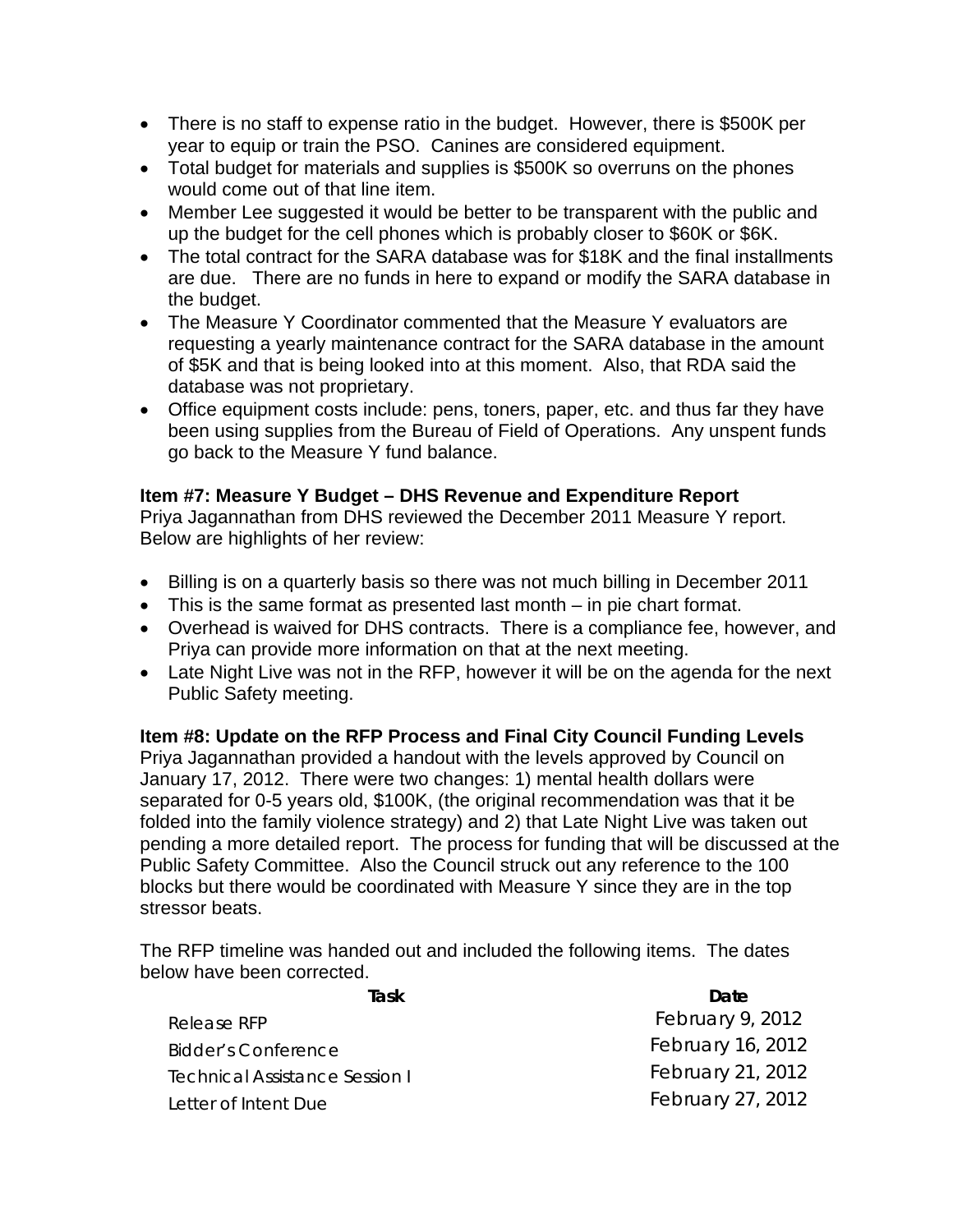| March 2, 2012   |
|-----------------|
| March 16, 2012  |
| April 16, 2012  |
| April 16, 2012  |
| April 23, 2012  |
| May 7, 2012     |
| May 22, 2012    |
| May 29, 2012    |
| June-July, 2012 |
| July 1, 2012    |
|                 |

### Speakers: Jim Dexter

- You do not get the kind of information and cooperation from OPD that you get from DHS.
- There are only 35 PSOs listed on the website. Mr. Dexter asked the OPD Command staff and they said there are only 35 PSOs and the rest are being used in CRT Teams. The Measure Y Committee should have known about this ahead of time.

# **Item #9: Proposed Amendment and rule Changes to Committee Bylaws.**

The proposed bylaw and rules changes in question are listed below. These were originally proposed by Member Barnett. The words in bold are either proposed deletions or additions, as indicated:

Proposed Bylaws changes

- 1. Amend Bylaws, Article V: "the members shall elect a chairperson, **and (delete**) a vice chairperson, **and a recording secretary (add).** "
- 2. Amend Bylaws, Article Vii: "A majority vote **voting (delete)** shall be required for the adoptions of any motion or resolution."

Proposed Rules:

That the Committee adopt the following rules as allowed for in t Article VII of the current Bylaws:

- 1. "The secretary will include in the meeting minutes all motions made by a member, who made and seconded the motion, and the final vote for the committee."
- 2. " An audio and , if available, recording of all committee meetings will be made available to all committee members as soon as possible after the meeting/"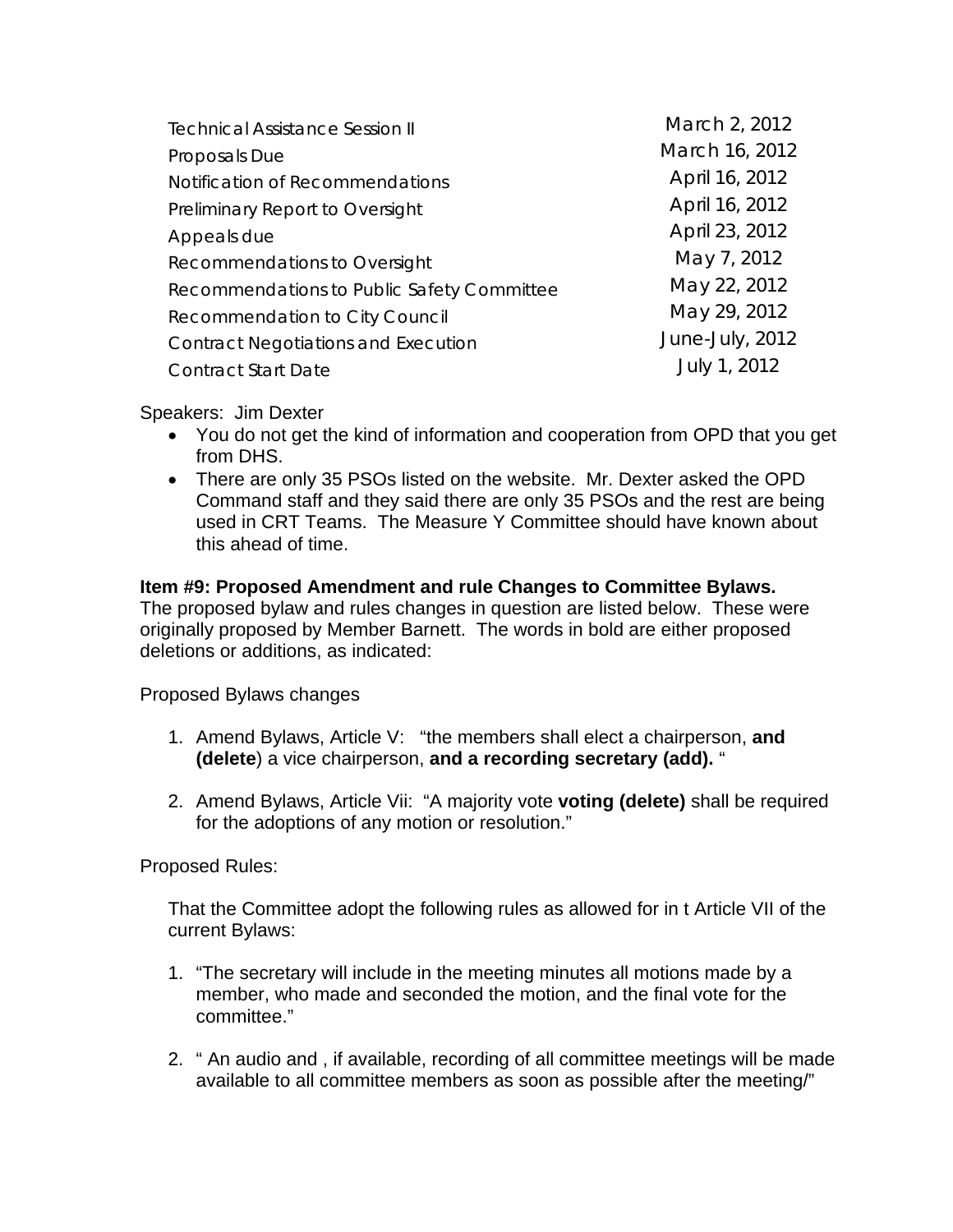3. "Unless authorized by the Chair or presiding officer, all non-procedural motions at the meeting shall be submitted in written form." (it was a friendly amendment to add the words *non procedural*)

It was moved by Member Barnett and seconded by Member Aqeel to adopt rule #2, above. 7 Ayes, 0 Nos, 0 Abstentions.

It was moved by Member Barnett and seconded by Member Aqeel to adopt rule #3 above. 6 Ayes, 0 Nos, and 1 Abstention.

Motion by Member Brown to amend the ByLaws per #1 above died for the lack of a second.

It was moved by Member Barnett and seconded by Member Hunter to table the motion to amend the Bylaws per #1 above. 7 Ayes, 0 Nos, 0 abstentions. Motion Passes.

### **Item #10 Measure Y Oversight Committee 2012 Calendar of Meetings**

It was moved by Member Brown and seconded by Member Aqeel to accept 2012 calendar with the following amendments: delete the May 21, 2012 meeting and add a meeting on May 7, 2012. 7 Ayes, 0 Nos, 0 Abstentions. Motion Passes.

It was moved by Member Brown and seconded by Member Aqeel to accept 2012 calendar with the above amendments: 7 Ayes, 0 Nos, 0 Abstentions. Motion Passes.

As it was 9:15pm, it was moved by Member Brown and seconded by Member (inaudible) to extend the meeting for 15 minutes 5 Ayes, 1 Nos, 1 Abstention. Motion Passes.

#### **Item #11: MYOC Retreat – dates & agenda**

It was moved by Member Aqeel and seconded by Member Brown to have a Measure Y Oversight Committee retreat on June 23<sup>,</sup> 2012. 7 Ayes, 0 Nos, 0 Abstentions.

It was moved by Member Brown and seconded by Member Aqeel for Chairperson Dorado to appoint a subcommittee to come back with a proposal regarding the retreat agenda and logistics. 7 Ayes, 0 Nos, O Abstentions

Members can volunteer to be on the Retreat Committee. Members Brown and Lee volunteered.

#### **Item #12 Draft Calendar from DHS, RDA and Controller - tabled**

**Item #13: Mayor's Office, see above.**